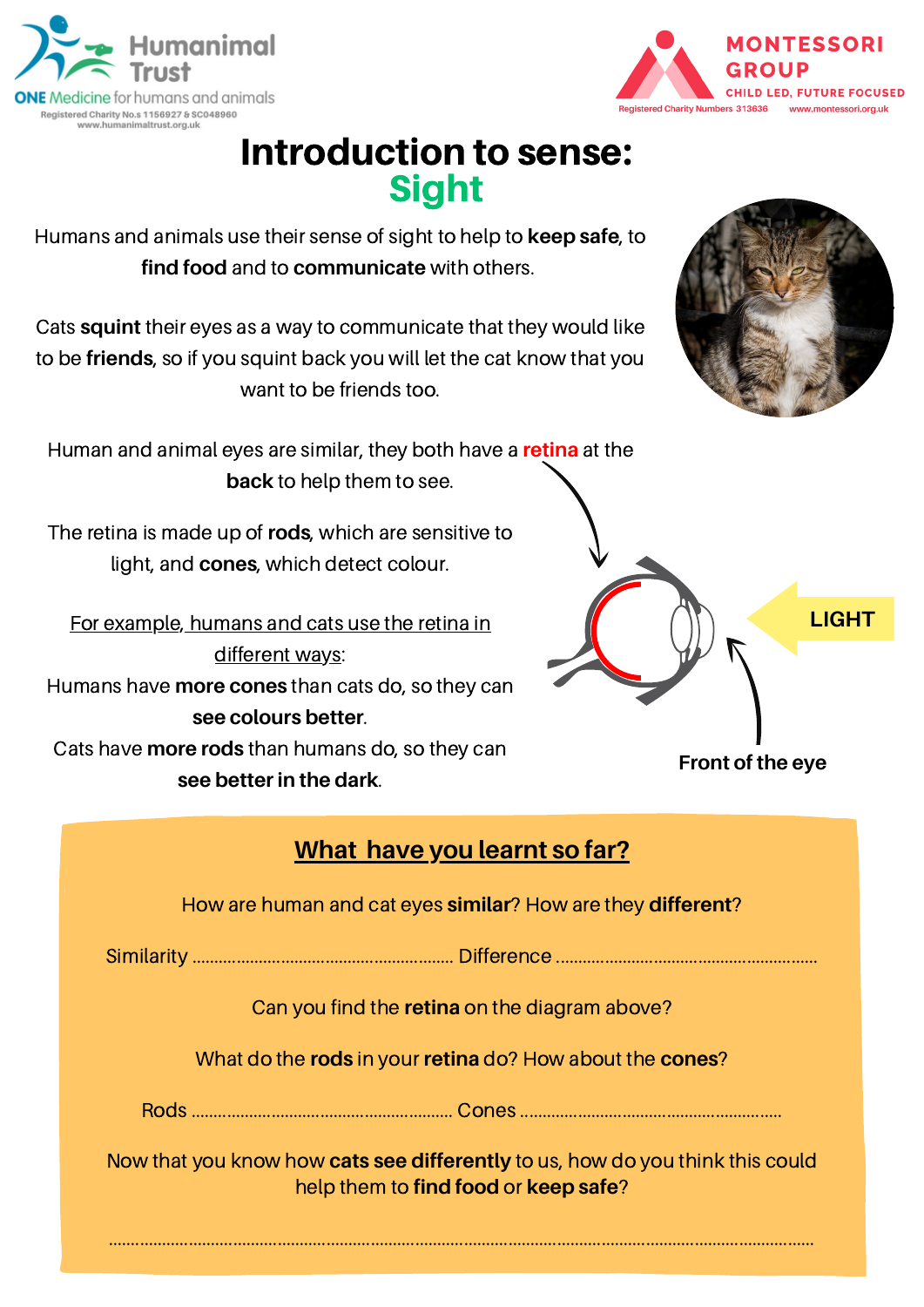#### **Did you know?**

**Eagles** have **1 million rods** per square millimetre on their retina (humans only have **200,000 rods** per square millimetre).





**Falcons** can see **detailed images** even when they are **diving** at **100mph**!

**Horses** and **zebras** have eyes on the **sides of their head**. This widens their range of vision to almost behind them, but it also means they have a **blind spot** right in front of their nose.

Always approach a horse from the side so they know you're coming!





Registered Charity No.s 1156927 & SC048960 www.humanimaltrust.org.uk

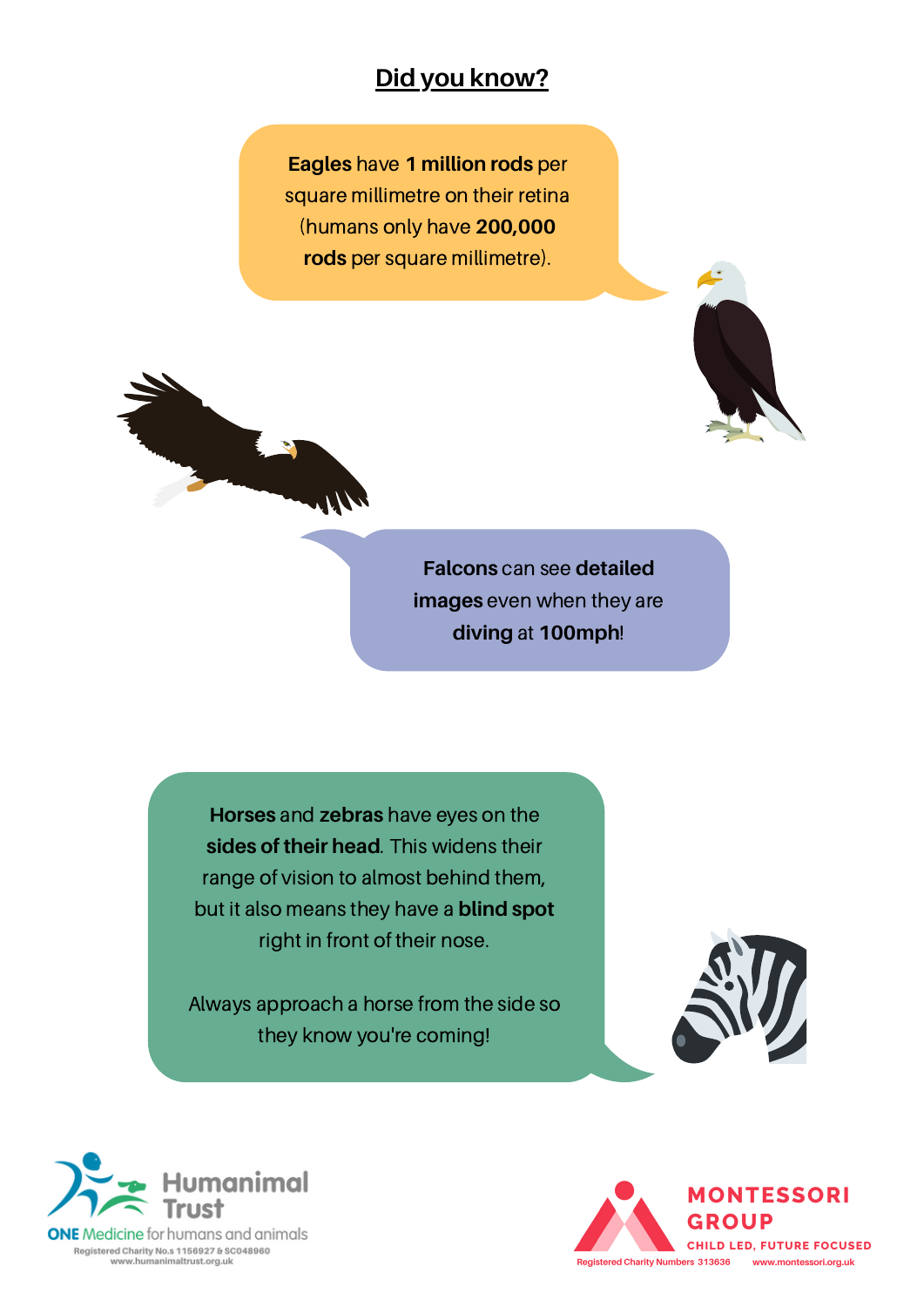## **Try it at Home - Create cat eye goggles and explore the world through the eyes of a cat!**



independence. The Montessori Group is pleased to Partner with Humanimal Trust to bring you interactive learning activities found in Montessori schools worldwide.





Registered Charity No.s 1156927 & SC048960 www.humanimaltrust.org.uk